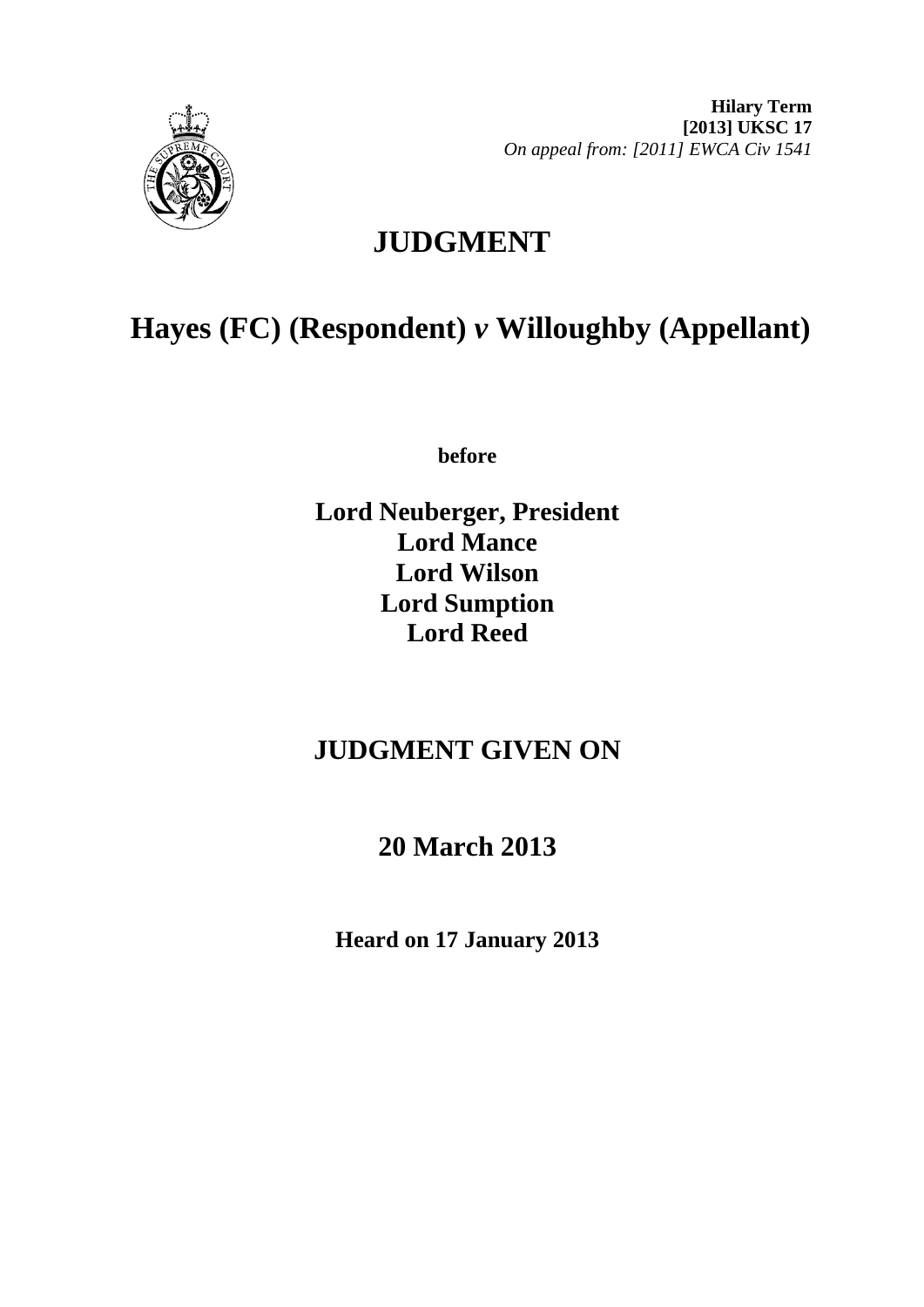John Willoughby)

*Appellant Respondent*  Clive Wolman Robin Allen QC Akua Reindorf (Instructed by Ginn  $\&$  Co)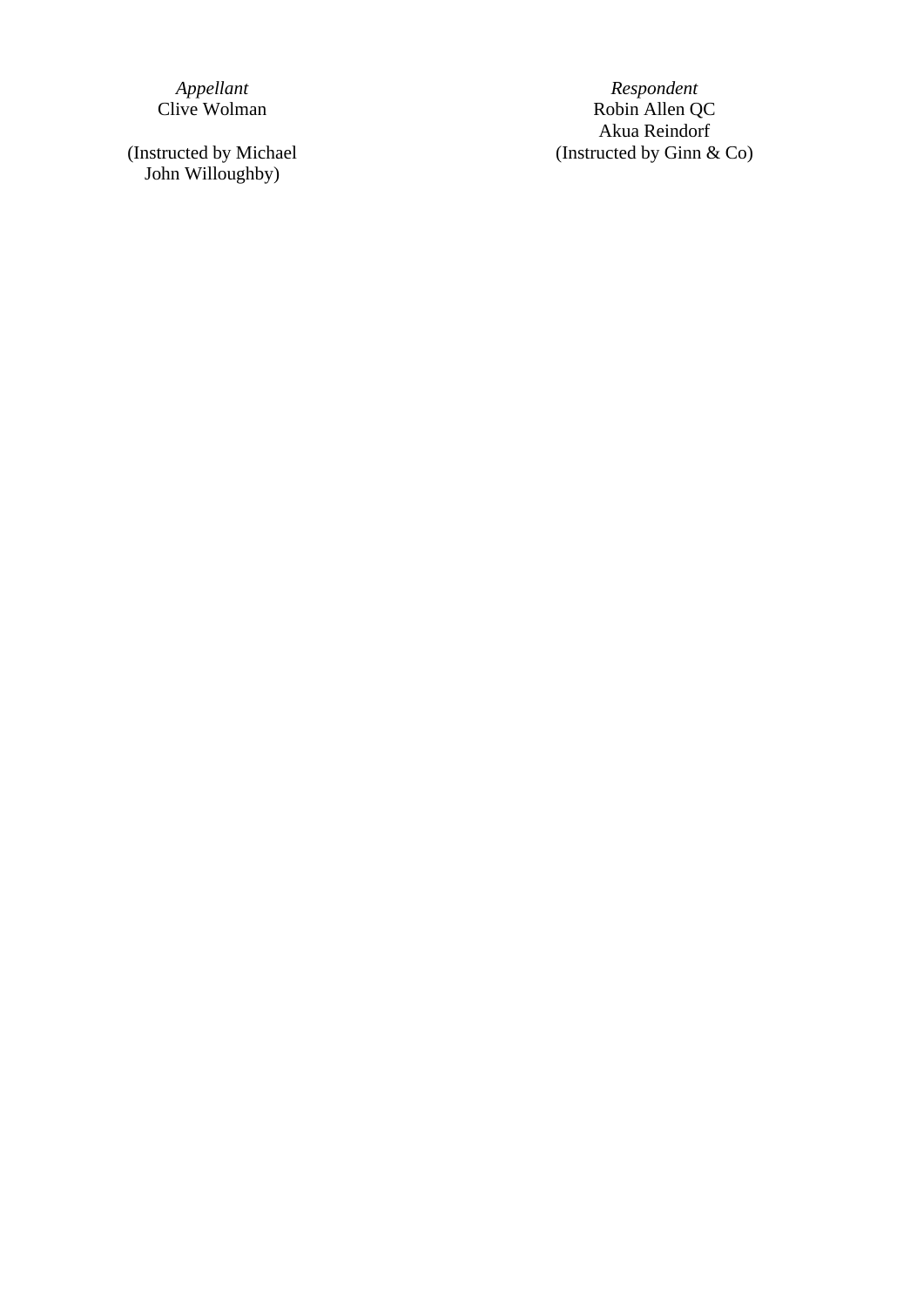#### **LORD SUMPTION (with whom Lord Neuberger and Lord Wilson agree)**

1. Section 1(1) of the Protection from Harassment Act 1997 provides that a person "must not pursue a course of conduct (a) which amounts to harassment of another, and (b) which he knows or ought to know amounts to harassment of the other." Harassment is both a criminal offence under section 2 and a civil wrong under section 3. Under section 7(2), "references to harassing a person include alarming the person or causing the person distress", but the term is not otherwise defined. It is, however, an ordinary English word with a well understood meaning. Harassment is a persistent and deliberate course of unreasonable and oppressive conduct, targeted at another person, which is calculated to and does cause that person alarm, fear or distress: see *Thomas v News Group Newspapers Ltd* [2002] EMLR 78, para 30 (Lord Phillips of Worth Matravers MR). One of the more egregious forms of harassment is the stalking of women. But the Act is capable of applying to any form of harassment. Among the examples to come before the courts in recent years have been repeated offensive publications in a newspaper (as in *Thomas*); victimisation in the workplace (*Majrowski v Guy's and St. Thomas's NHS Trust* [2007] 1 AC 224); and campaigns against the employees of an arms manufacturer by political protesters (*EDO MBM Technology Ltd v Axworthy*  [2005] EWHC 2490 (QB)).

2. The present appeal arises out of an action for damages for harassment and for an injunction to restrain its continuance. The question at issue is in what circumstances can such an action be defended on the ground that the alleged harasser was engaged in the prevention or detection of crime. Section 1(3) of the Act provides:

"(3) Subsection (1) … does not apply to a course of conduct if the person who pursued it shows—

> (a) that it was pursued for the purpose of preventing or detecting crime,

> (b) that it was pursued under any enactment or rule of law or to comply with any condition or requirement imposed by any person under any enactment, or

> (c) that in the particular circumstances the pursuit of the course of conduct was reasonable."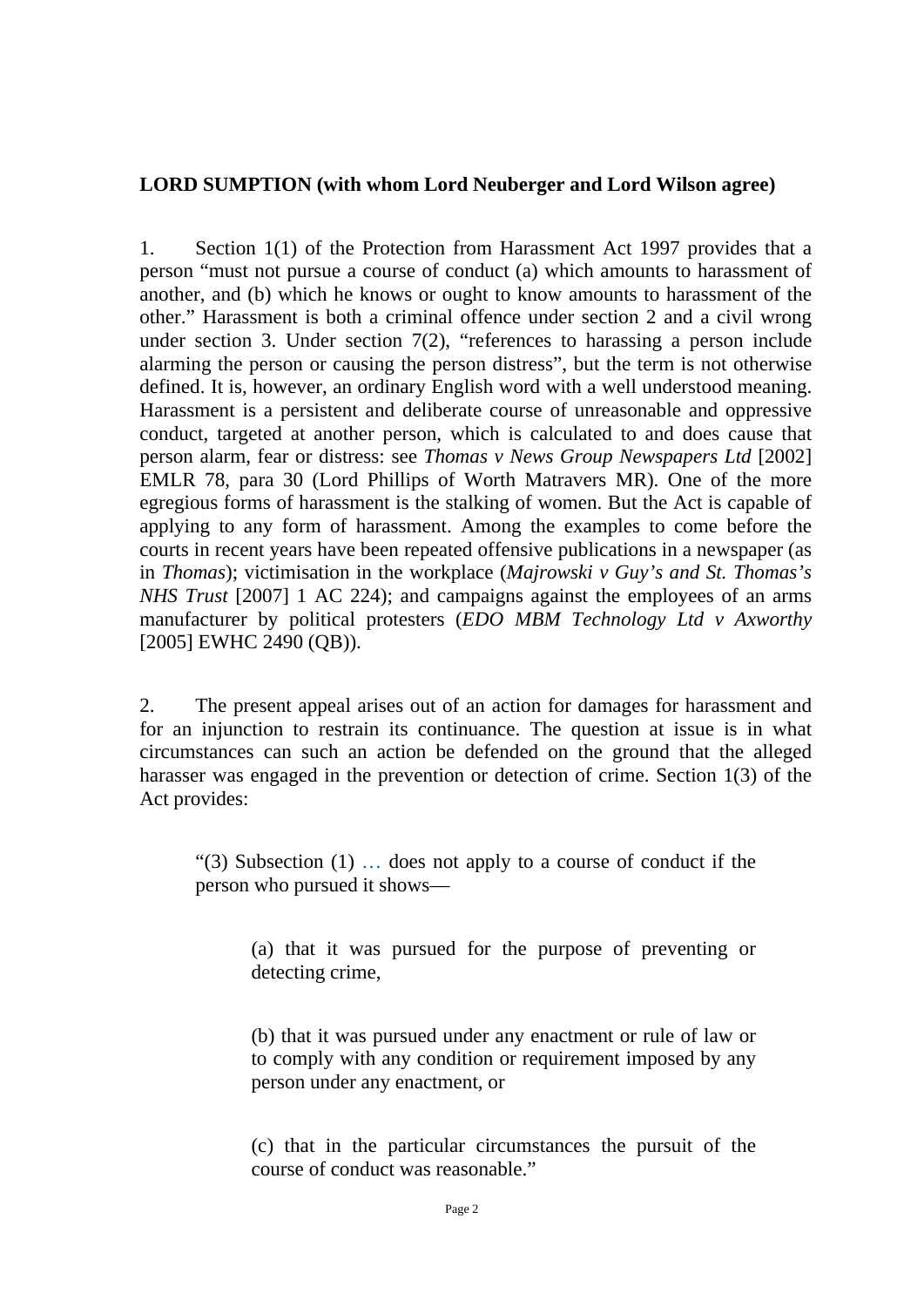3. The plaintiff, Mr Timothy Hayes, is a businessman who used to manage a number of companies involved in software development. There is an issue about whether he also owns them, but for present purposes that does not matter. One of Mr Hayes's companies, IT-Map (UK) Ltd, used to employ the defendant, Mr Michael Willoughby. In 2002, the two of them fell out. Mr Hayes accused Mr Willoughby of attempting in conjunction with three employees of another of his companies, Nucleus Information Systems Ltd, to undermine Nucleus with a view to forcing it into liquidation and buying back its business for themselves. These accusations were not fanciful. The findings of an employment tribunal in 2006 and of Judge Moloney in these proceedings show that they were substantially justified. In 2003, the two companies and the four employees were locked in litigation before employment tribunals, and Nucleus was suing all four men in the High Court for conspiracy, malicious falsehood and copyright infringement. The High Court litigation was resolved at the end of 2004, when Nucleus accepted a payment into court.

4. The disputes about the conduct of the four employees and the resultant litigation are not themselves said to be part of the course of harassment. They are part of the background and they are the occasion for it. The course of conduct on which Mr Hayes relies began in late 2003, when Mr Willoughby embarked on an unpleasant and obsessive personal vendetta against him. Mr Willoughby alleged that his management of his companies, principally in the accounting year 2002-3, was characterised by fraud, embezzlement and tax evasion. The campaign was mainly carried on by pressing these allegations in very many letters addressed over the years to the Official Receiver, the police, the Department of Trade and Industry and other public bodies. The judge recorded that the Official Receiver estimated that no less than 400 communications on the matter were exchanged between Mr Willoughby and the Official Receiver alone. The Official Receiver obtained access to the company's records and investigated the allegations. The DTI commenced two investigations under section 447 of the Companies Act 1985. The police looked into the allegations. All of them concluded that there was nothing in them. They reported their conclusions to Mr Willoughby in increasingly strong terms, but he was not to be moved and continued to raise queries about what he professed to regard as their inadequate inquiries and illogical conclusions. "The position has now been reached," said the judge, "that most of the relevant bodies are refusing to have any more to do with him, in particular because of their perception that when one of his allegations is conclusively refuted he will simply change his ground and put forward another with equal force."

5. Mr Willoughby's campaign of correspondence with the various public authorities was accompanied by what the judge regarded as unacceptable intrusions into Mr Hayes's privacy and personal affairs. The judge found that three incidents were potentially relevant. In the first, Mr Willoughby obtained from Mr Hayes's ex-wife confidential information derived from their matrimonial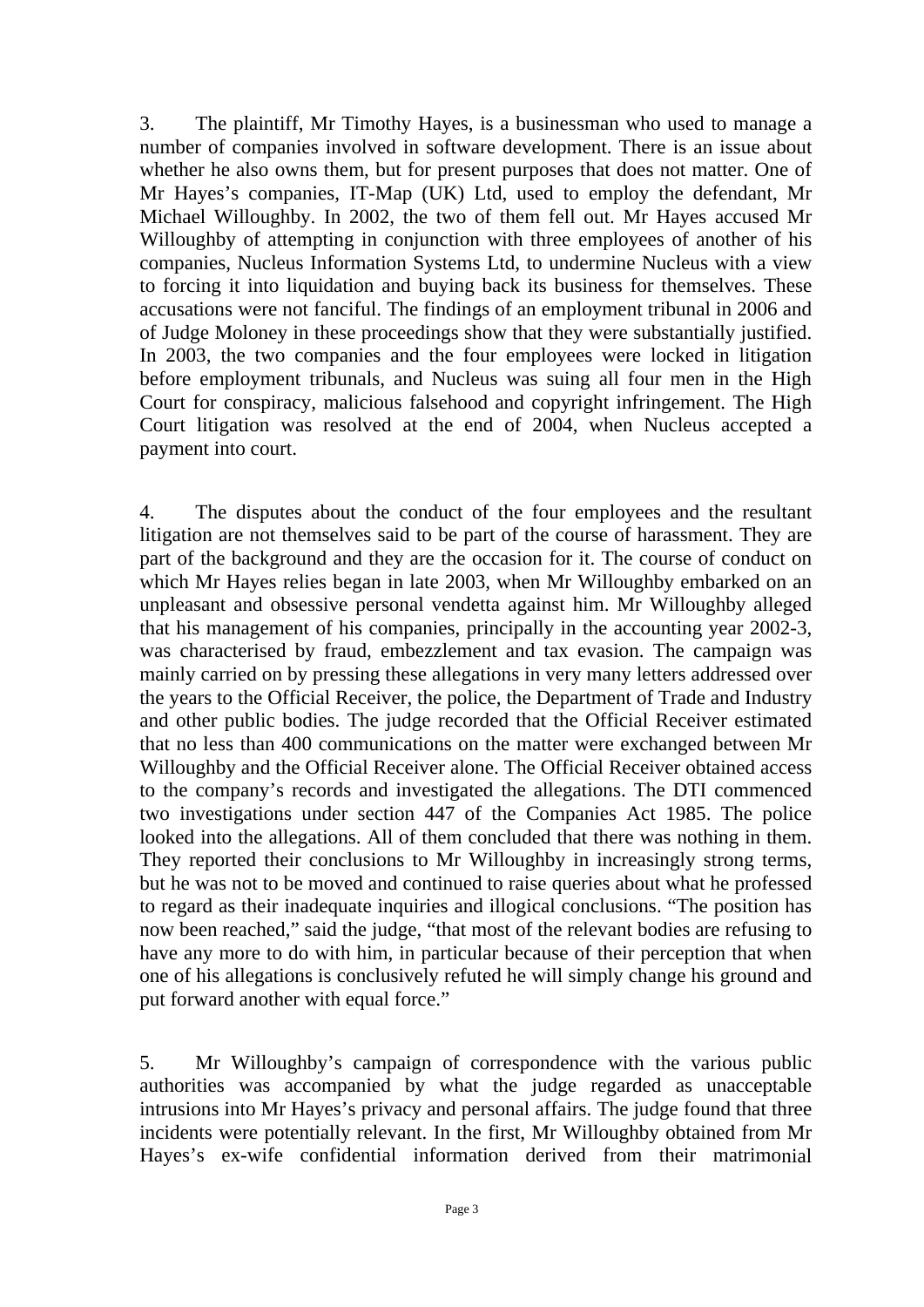proceedings about his mental and emotional ill-health and gratuitously passed it to third parties in order to generate prejudice against him. Secondly, he suggested to Mr Hayes's GP that Mr Hayes had forged the latter's signature on sick-notes used to explain his absence from court proceedings in the course of the litigation of 2003-4. Third, he left a voicemail message on the telephone of Mr Hayes's landlord in the United States on the day before his bankruptcy, reporting that Mr Hayes was about to go bankrupt and asking whether he owed the landlord money.

6. The judge found that Mr Willoughby's words and acts constituted a course of conduct, linked by a common purpose and subject-matter, calculated to cause and in fact causing alarm, distress and anxiety to Mr Hayes. Although he did not communicate directly with Mr Hayes, Mr Willoughby was well aware that his allegations and other conduct would get back to Mr Hayes and have that effect on him. The judge concluded that this amounted to harassment, and it is no longer disputed that it does. The sole remaining issue is whether Mr Willoughby is entitled to a defence under section  $1(3)(a)$ , on the ground that his campaign was pursued "for the purpose of preventing or detecting crime."

- 7. On that point, the judge's findings were as follows:
	- (1) Mr Willoughby's conduct was gratuitous, for apart from some modest financial claims against Mr Hayes, almost all of which were resolved at an early stage of his campaign, he had no personal interest in establishing his allegations against Mr Hayes. He was animated, the judge said, by "mixed motives, including personal animosity to H (in fairness based largely on the same suspicions) and a sort of intellectual curiosity." He quoted Mr Willoughby's evidence that it was an intellectual problem, "like playing bridge."
	- (2) Mr Willoughby has at all times sincerely believed that Mr Hayes had stolen large sums from his companies in the United Kingdom and committed a variety of offences in the course of doing so. He continues to believe this to the present day. His campaign was throughout "subjectively directed at the prevention or detection of crime."
	- (3) At the outset of the campaign, there was a reasonable basis for Mr Willoughby's suspicions. But Mr Willoughby accepted, indeed asserted, that the crucial evidence was that of the companies' bank statements which if examined would either prove or refute his allegations. Once it became clear that the Official Receiver had examined this material and that it did not support Mr Willoughby's case, the judge considered that his persistence ceased to be reasonable. The judge found that this stage had been reached by 14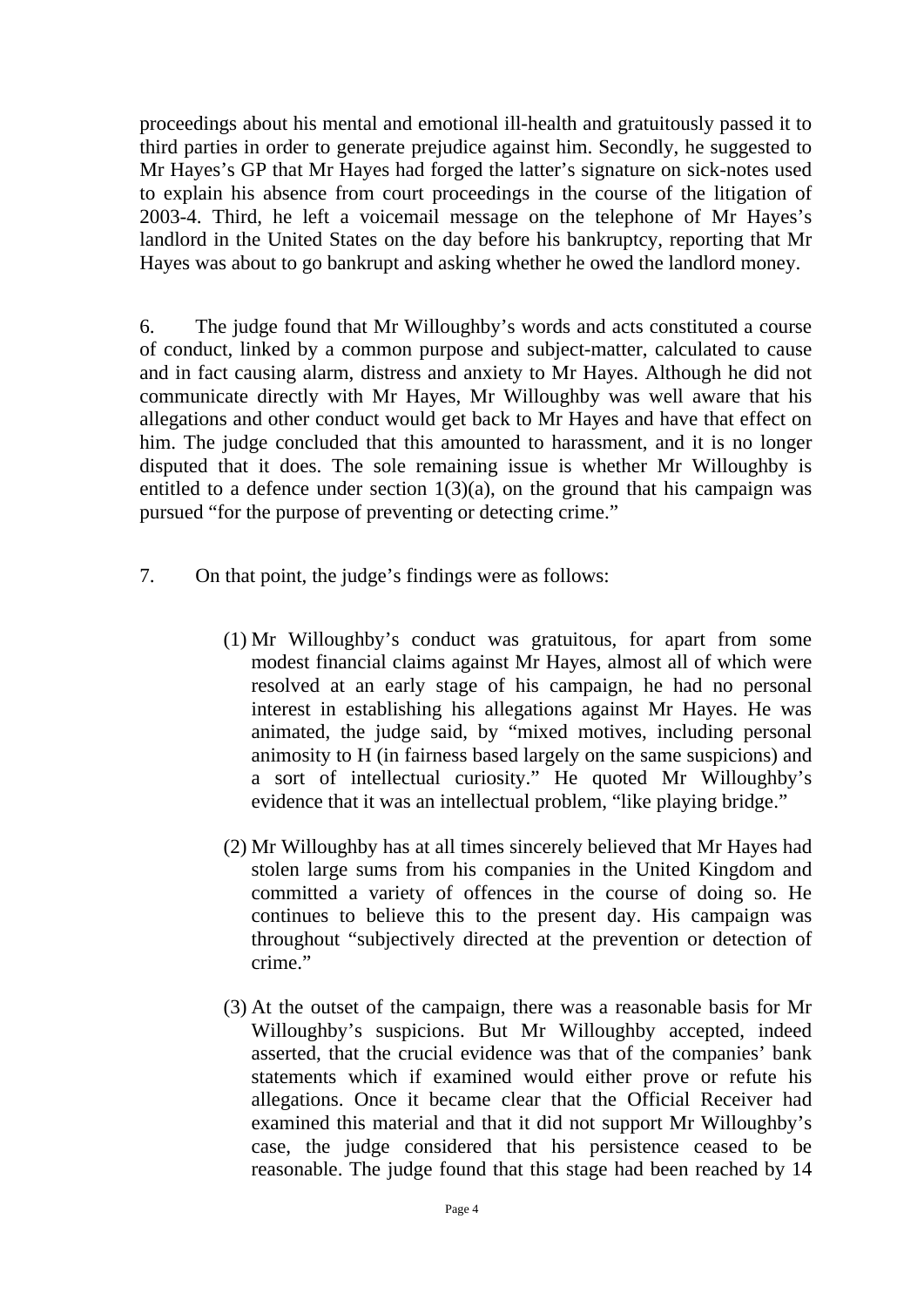June 2007, when the Official Receiver reported to him the conclusion of his investigation, or at the latest by 21 September 2007 when the Official Receiver sent him a schedule accounting for substantially the whole of the book debts of IT-Map in the relevant period. Thereafter, Mr Willoughby's persistence "exceeded even the widest limits of reasonableness and became unreasonable and obsessive". "The inevitable conclusion", the judge said, "is that he has developed an unshakeable conviction of H's criminal guilt which now precedes rather than follows any objective assessment."

(4) The three incidents of personal intrusions into Mr Hayes's private life (such as the contact with his GP) were never reasonable and had no relevant connection with the prevention or detection of crime. But they did not constitute a separate "course of conduct" capable of amounting to harassment independent of the correspondence with the public authorities.

Some of these findings seem unduly charitable to Mr Willoughby. But the judge heard the witnesses, and it is not for an appellate court lacking that advantage to substitute its own assessment of his state of mind. The question is what is the effect of the findings as a matter of law.

8. It is common ground that in respect of the period up to June 2007 their effect is that Mr Willoughby is entitled to rely on section  $1(3)(a)$  as a defence to the allegation of harassment. The question at issue is whether he remained entitled to do so thereafter. The judge dismissed the claim in respect of the entire period, because he considered that the test for section 1(3) of the Act was wholly subjective. It was therefore enough that Mr Willoughby genuinely believed in his allegations and wished to persist in investigating them. The Court of Appeal allowed the appeal, granted an injunction and remitted the matter to the county court to assess damages. Their reasons are given in the judgment of Moses LJ, with whom Sullivan and Gross LJJ agreed. There were, in summary, two reasons. In the first place, Moses LJ distinguished between the purpose of the alleged harasser and the purpose of his conduct, only the latter being in his view relevant. Whatever the "avowed purpose" of Mr Willoughby himself, the purpose of his conduct was not reasonably or rationally connected to the prevention or detection of crime after June 2007. "To the extent that the course of conduct is adjudged irrational, or lacking in any reasonable connection to the avowed purpose of preventing or detecting crime, the likely conclusion will be that the purpose of the conduct was not preventing or detecting crime." As I read this statement, it is a conclusion of law derived from the judge's findings, and not a rejection of those findings. Secondly, Moses LJ considered that the prevention and detection of crime had to be the sole purpose of the alleged harasser, and the intrusions upon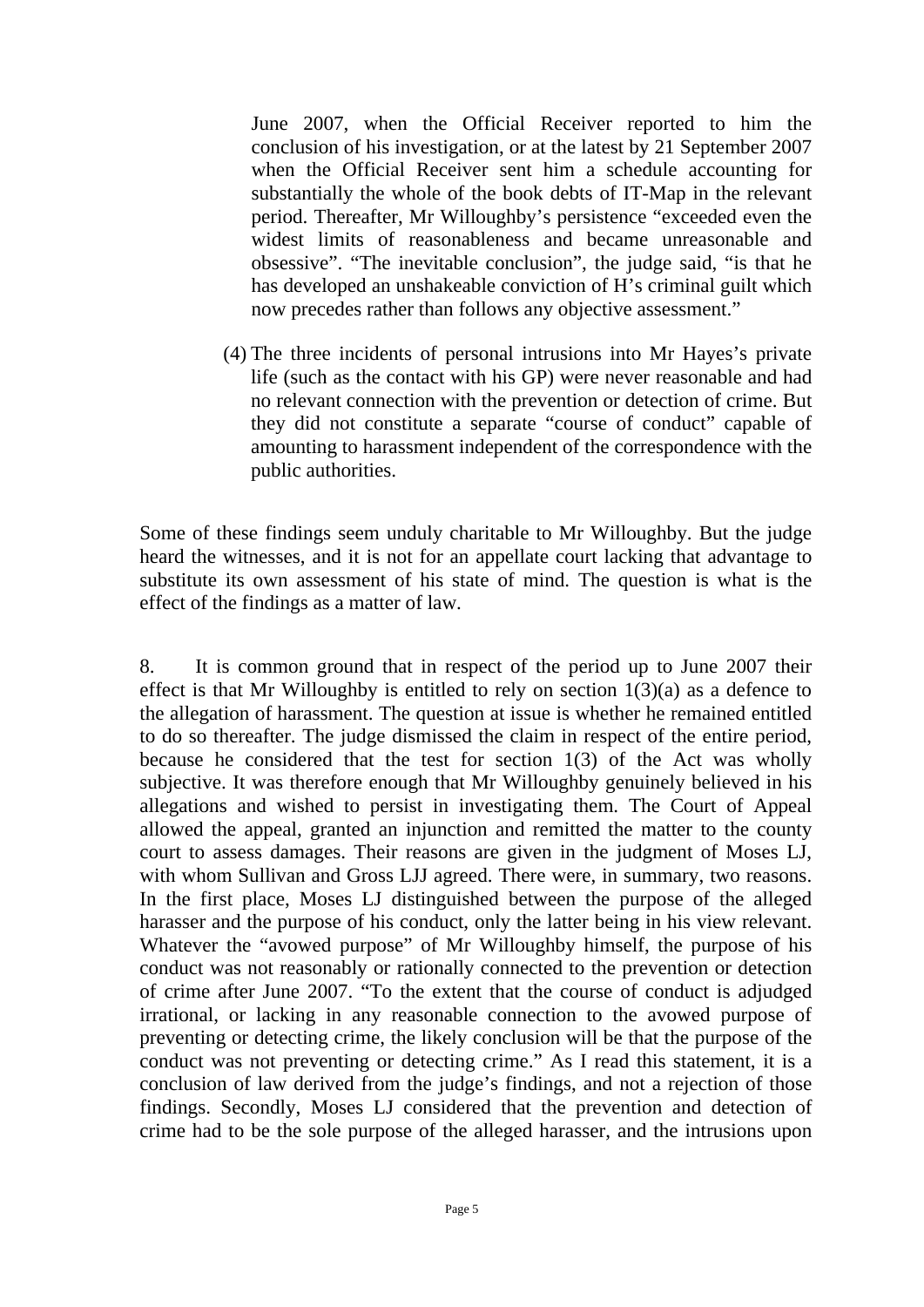Mr Hayes's privacy, which the judge had found to be unrelated to the prevention or detection of crime, showed that it was not.

9. The starting point of any analysis of this question is that there is no general rule as to how purpose is to be established when it is relevant to a crime or civil wrong. When purpose is relevant to the operation of a statutory provision, the question will depend on the construction of the statute in the light of the mischief to which it is directed. When it is relevant to a rule of common law, the answer will normally be found in the object of the rule. In his concurring judgment in the High Court of Australia in *Williams v Spautz* (1992) 174 CLR 509, para 4, Brennan J attempted a partial definition of purpose in the context of the tort of abuse of process, which is committed when a person conducts litigation for a purpose other than that for which the court's process is designed:

"Purpose, when used in reference to a transaction, has two elements: the first, a result which the transaction is capable of producing; the second, the result which the person or persons who engage in or control the transaction intend it to produce. Or, to express the concept in different terms, the purpose of a transaction is the result which it is capable of producing and is intended to produce."

This is probably as much as can usefully be said in general terms about this protean concept.

10. I do not accept that any distinction can be drawn of the kind that Moses LJ suggests, between the purpose of a course of conduct and the purpose of the person engaging in it. Acts such as these can have no purpose other than that of their perpetrator. The question is by what standard that person's purpose is to be assessed. In the authorities about section  $1(3)(a)$  of the Protection from Harassment Act 1997, discussion of this question has generally been conducted in terms of a stark choice between an objective and a subjective test. In *EDO MBM Technology Ltd v Axworthy* [2005] EWHC 2490 (QB), paras 28-29, Paul Walker J held that the test of purpose was subjective. The trial judge in the present case agreed with him. On the other hand, Tugendhat J in *KD v Chief Constable of Hampshire* [2005] EWHC 2550 (QB) at [144] thought that the test was whether the conduct was objectively justified as a means of preventing or detecting crime, at any rate when it infringed the victim's rights under article 8 of the European Convention on Human Rights, and Eady J in *Howlett v Holding* [2006] EWHC 41 (QB), para 33, thought that there must be "objectively judged some rational basis" for it. On this appeal the parties have adopted one or other view, according to their interest, fortifying their arguments with authorities relating to other legal contexts in which purpose is relevant.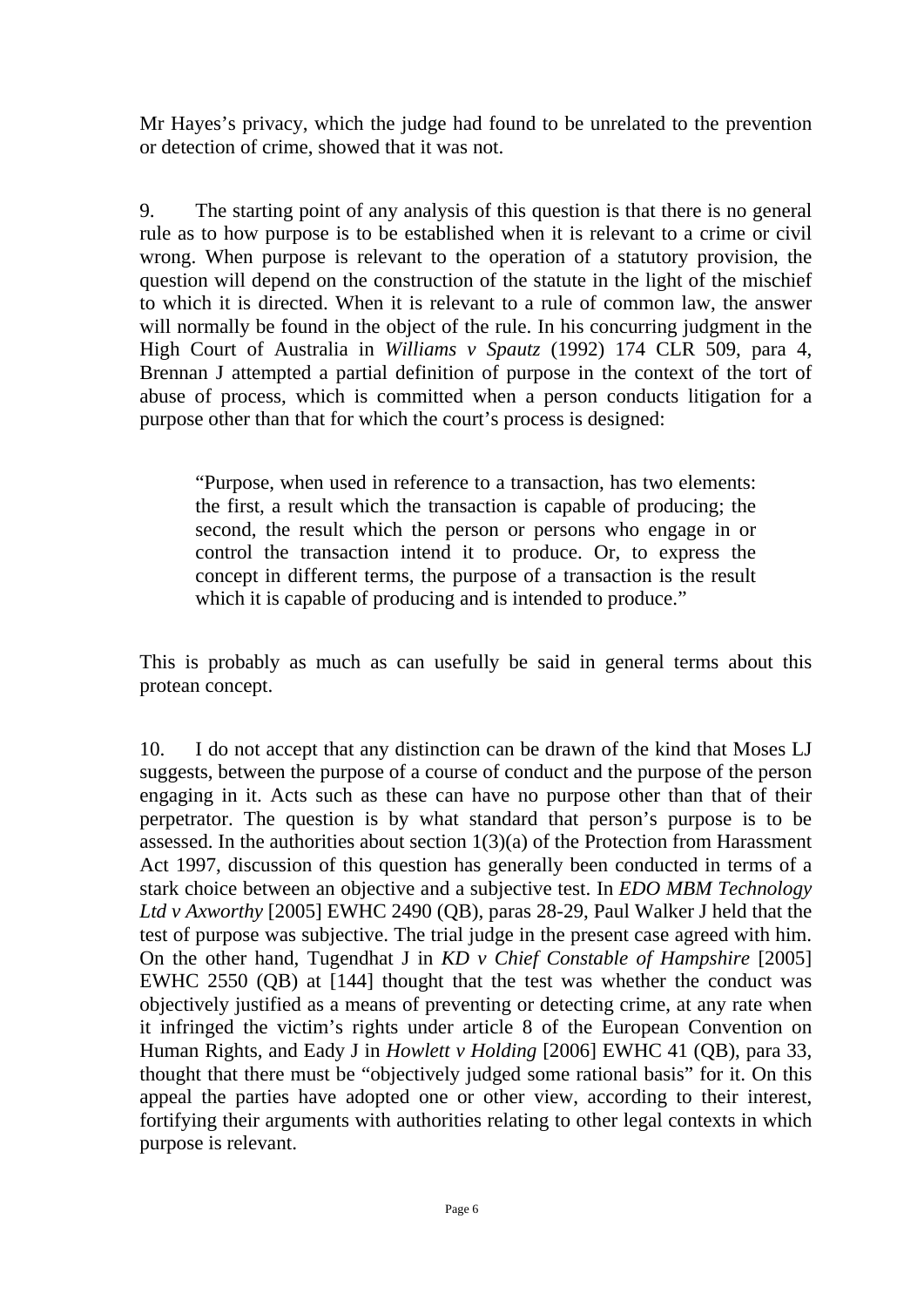11. The difficulty about a wholly objective test is that it is not consistent with either the language or the purpose of the Act. The only wholly objective test which could work in this context is one based on the reasonableness of the alleged harasser in supposing that there was a crime to be prevented or detected or that his conduct was calculated to achieve those ends. But where the draftsman intended to apply a test of reasonableness, he said so in terms, notably in sections  $1(1)(b)$ ("knows or ought to know"), section 1(2) ("if a reasonable person... would think") and  $1(3)(c)$  itself ("if... the course of conduct was reasonable"). If the defence under section  $1(3)(a)$  was limited to cases where it was reasonable to seek to prevent or detect crime in the way that the alleged harasser set about it, it would have been unnecessary because it would have been subsumed in the general defence of reasonableness provided by section  $1(3)(c)$ . Moreover, it is hard to imagine that such a limitation would be workable as applied to public authorities even if it could be reconciled with the language of section 1.

12. A wholly subjective test, on the other hand, such as the one that the judge applied to Mr Willoughby, is equally problematic. Before the defence can arise, it must be shown that the victim has been harassed. As Lord Nicholls pointed out in *Majrowski v Guy's and St. Thomas's NHS Trust* [2007] 1 AC 224, para 30, bearing in mind that we are concerned with conduct that is a criminal offence as well as a civil wrong, section 1 is confined to serious cases. The conduct relied upon must cross "the boundary between conduct which is unattractive, even unreasonable, and conduct which is oppressive and unacceptable. To cross the boundary from the regrettable to the unacceptable the gravity of the misconduct must be of an order which would sustain criminal liability under section 2." A large proportion of those engaging in the kind of persistent and deliberate course of targeted oppression with which the Act is concerned will in the nature of things be obsessives and cranks, who will commonly believe themselves to be entitled to act as they do.

13. Section 1(3)(a), although it was no doubt drafted mainly with an eye to the prevention or detection of crime by public authorities, applies equally to private persons who take it upon themselves to enforce the criminal law. Within broad limits, the law recognises the right of private persons to do this, but vigilantism can easily and imperceptibly merge into unlawful harassment. Cases such as the present one, where the harassment is said to consist in repeated and oppressive attempts to detect crime are quite likely to involve conduct falling within the subcategory of harassment defined as "stalking" by section 2A (added by section 111(1) of the Protection of Freedoms Act 2012). This includes not just sexual stalking, but any persistent course of harassment that consists in repeatedly following a person, contacting or attempting to contact them, publishing material about them, monitoring their use of the internet, loitering in any place, or watching or spying on them: see section 2A(3). Conduct said to be directed to preventing crime is likely to be an even more significant category than conduct said to be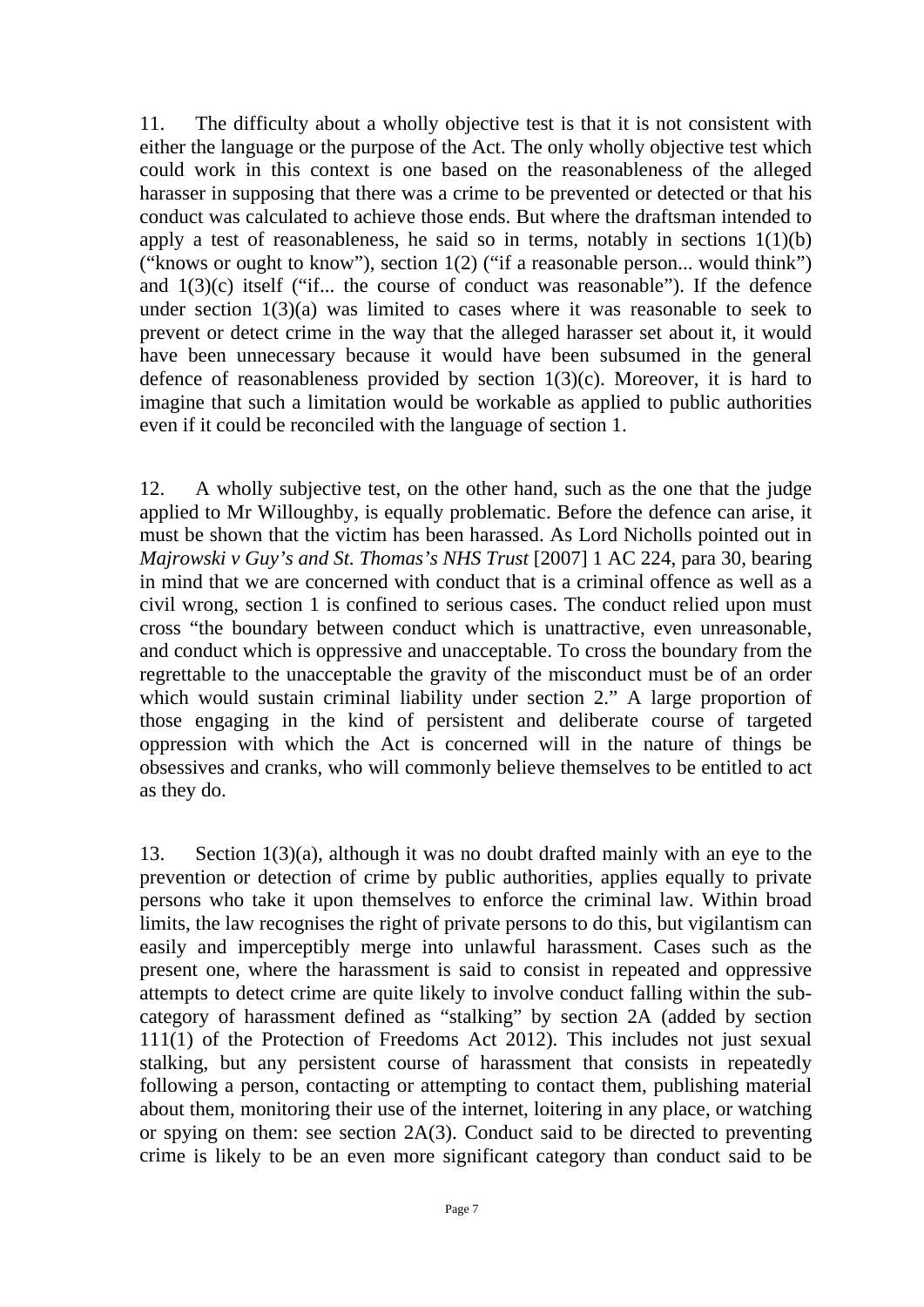directed to its detection. Recent cases before the courts illustrate the propensity of obsessives to engage in conduct which is oppressive enough to constitute harassment, in the genuine belief that they are preventing crime. These ranging from the more extreme wings of the animal rights movement to the lone schizophrenic vigilante whom Mr Wolman (appearing for Mr Willoughby) submitted would be protected by section  $1(3)(a)$ . Those who claim to be acting for the purpose of either preventing or detecting crime may at a purely subjective level entertain views about what acts are crimes which have no relation to reality, let alone to the law. Private persons seeking to enforce the law are not amenable to judicial review, as the police are. Unless they commit some other offence or civil wrong, such as assault or criminal damage, the Act of 1997 will be the only means of controlling their activities by law. It cannot be the case that the mere existence of a belief, however absurd, in the mind of the harasser that he is detecting or preventing a possibly non-existent crime, will justify him in persisting in a course of conduct which the law characterises as oppressive. Some control mechanism is required, even if it falls well short of requiring the alleged harasser to prove that his alleged purpose was objectively reasonable.

14. I do not doubt that in the context of section 1(3)(a) purpose is a subjective state of mind. But in my opinion, the necessary control mechanism is to be found in the concept of rationality, which Eady J touched on in *Howlett v Holding* [2006] EWHC 41 (QB) and Moses LJ seems to have been reaching for in his judgment in the present case. Rationality is a familiar concept in public law. It has also in recent years played an increasingly significant role in the law relating to contractual discretions, where the law's object is also to limit the decision-maker to some relevant contractual purpose: see *Ludgate Insurance Co Ltd v Citibank NA*  [1998] Lloyds Rep IR 221, para 35 and *Socimer International Bank Ltd v Standard Bank Ltd* [2008] Bus LR 1304, para 66. Rationality is not the same as reasonableness. Reasonableness is an external, objective standard applied to the outcome of a person's thoughts or intentions. The question is whether a notional hypothetically reasonable person in his position would have engaged in the relevant conduct for the purpose of preventing or detecting crime. A test of rationality, by comparison, applies a minimum objective standard to the relevant person's mental processes. It imports a requirement of good faith, a requirement that there should be some logical connection between the evidence and the ostensible reasons for the decision, and (which will usually amount to the same thing) an absence of arbitrariness, of capriciousness or of reasoning so outrageous in its defiance of logic as to be perverse. For the avoidance of doubt, I should make it clear that, since we are concerned with the alleged harasser's state of mind, I am not talking about the broader categories of *Wednesbury* unreasonableness, a legal construct referring to a decision lying beyond the furthest reaches of objective reasonableness.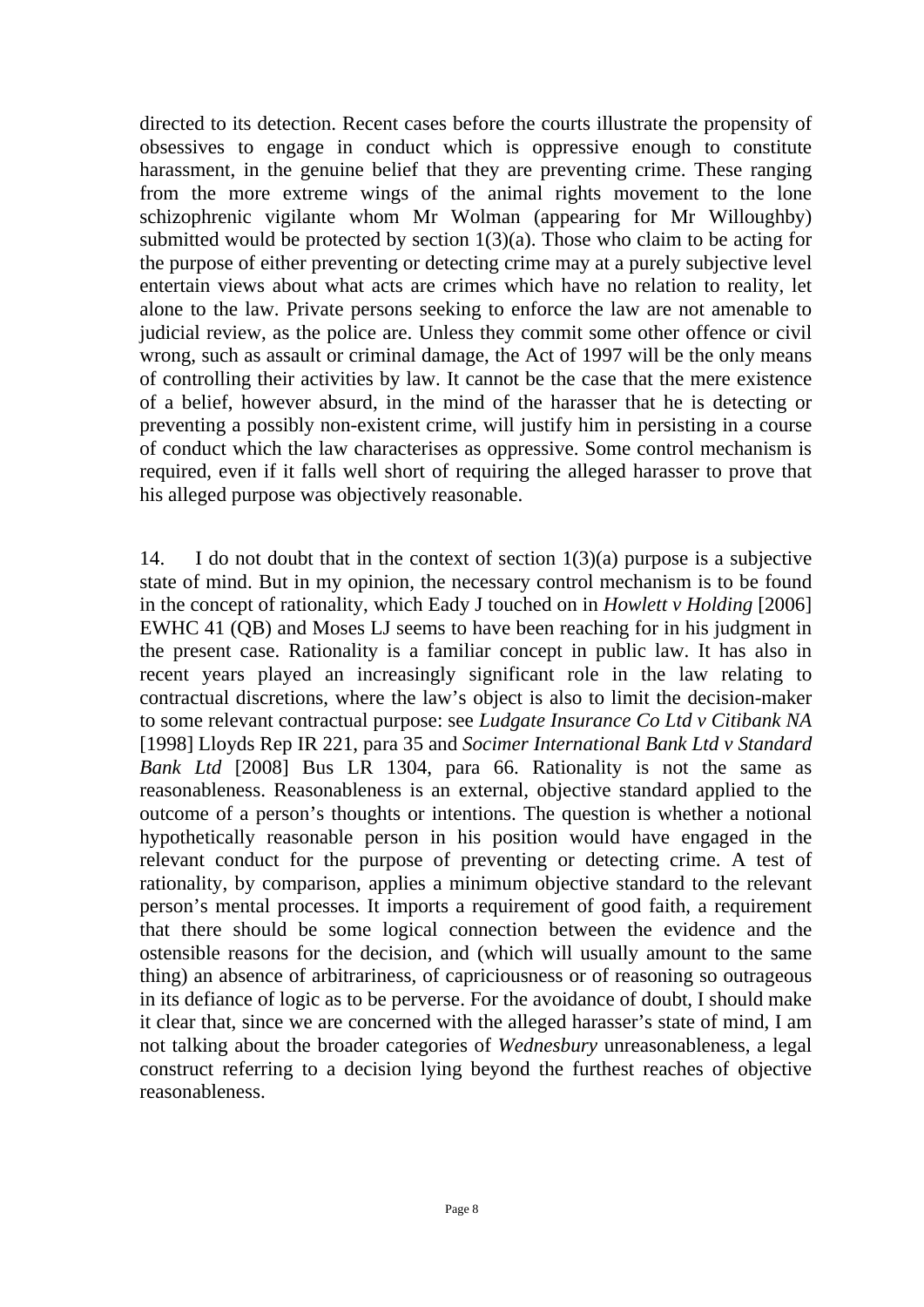15. Before an alleged harasser can be said to have had the purpose of preventing or detecting crime, he must have sufficiently applied his mind to the matter. He must have thought rationally about the material suggesting the possibility of criminality and formed the view that the conduct said to constitute harassment was appropriate for the purpose of preventing or detecting it. If he has done these things, then he has the relevant purpose. The court will not test his conclusions by reference to the view which a hypothetical reasonable man in his position would have formed. If, on the other hand, he has not engaged in these minimum mental processes necessary to acquire the relevant state of mind, but proceeds anyway on the footing that he is acting to prevent or detect crime, then he acts irrationally. In that case, two consequences will follow. The first is that the law will not regard him as having had the relevant purpose at all. He has simply not taken the necessary steps to form one. The second is that the causal connection which section 1(3)(a) posits between the purpose of the alleged harasser and the conduct constituting the harassment, will not exist. The effect of applying a test of rationality to the question of purpose is to enable the court to apply to private persons a test which would in any event apply to public authorities engaged in the prevention or detection of crime as a matter of public law. It is not a demanding test, and it is hard to imagine that Parliament can have intended anything less.

16. The judge's findings of primary fact, fairly read, mean that after June 2007 Mr Willoughby's vendetta against Mr Hayes was more than objectively unreasonable. It was irrational. His persistence was obsessive. He was no longer guided by any objective assessment of the evidence of Mr Hayes's supposed criminality and there was no longer any logical connection between his supposed purpose and his acts. In the judge's words, his unshakeable conviction of Mr Hayes's guilt now "preceded rather than followed any objective assessment of the evidence." He was proceeding with his campaign for its own sake, regardless of the prospect of detecting any crimes of Mr Hayes. There is no other way of characterising his persistence in pressing his allegations on the official Receiver and other investigatory authorities long after they had refused to deal further with him, so that his conduct was no longer capable of furthering the supposed purpose. It follows that Mr Willoughby cannot, in the sense meant by section  $1(3)(a)$  of the Act, be regarded as having had that purpose or of having been guided by it.

17. In these circumstances, it is strictly speaking unnecessary to decide whether the purpose specified in section  $1(3)(a)$  must be the sole purpose of the alleged harasser. But I should record that Mr Allen QC (who appeared for Mr Hayes) did not attempt to defend this particular ground of the Court of Appeal's decision and in my view it was indefensible. A person's purposes are almost always to some extent mixed, and the ordinary principle is that the relevant purpose is the dominant one. It follows that the only relevance of the three intrusions upon Mr Hayes's privacy found by the judge, is that they were evidence of Mr Willoughby's state of mind. The judge might have concluded that they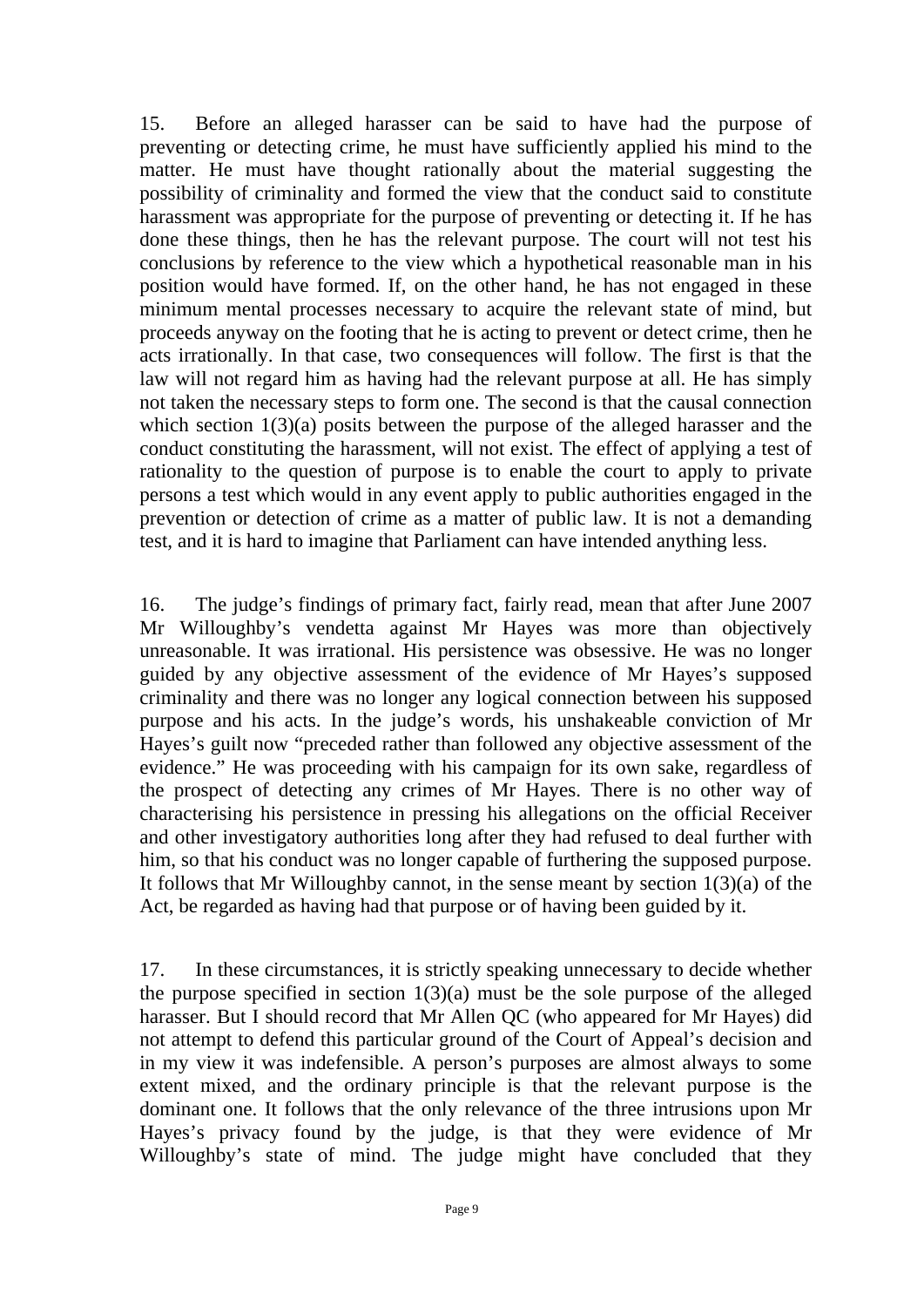demonstrated that Mr Willoughby was predominantly actuated by malice and resentment. But he did not and that is all that there is to say about this aspect of the matter.

18. I would dismiss the appeal. On that footing there is no issue about the terms of the Court of Appeal's order, which will stand.

### **LORD MANCE**

19. I agree that this appeal should be dismissed, essentially for the reasons given by Lord Sumption.

20. Parliament in enacting section 1(3) of the Protection from Harassment Act 1997 must have regarded paragraphs (a) and (b) as representing situations in which the stated purpose under paragraph (a), or the relevant enactment, rule, condition or requirement under paragraph (b), would by itself constitute sufficient justification of the course of conduct constituting the assumed harassment, without any need to enquire whether in the particular circumstances the pursuit of the course of conduct was reasonable.

21. The Court of Appeal was clearly in error both in identifying a distinction under paragraph (a) between Mr Willoughby's purpose and the purpose of his course of conduct and in holding that the purpose of preventing or detecting crime must be the sole purpose for paragraph (a) to apply. Paragraph (a) focuses on Mr Willoughby's subjective purpose and it is sufficient if his predominant purpose fell within it.

22. The judge, as I read his judgment, found that Mr Willoughby's predominant subjective purpose was to detect crime. Very often that finding would conclude the case. But, like Lord Sumption, I do not consider that it does here. If one asks whether Parliament can really have intended there to be no limits to the pursuit of a course of conduct for the purpose of preventing or detecting crime, no matter how irrational, perverse or abusive its pursuit may have become, the answer I would give is negative. Mere unreasonableness is not the limit. But the law recognises looser control mechanisms such as complete irrationality, perversity, abusiveness or, indeed, in some contexts gross negligence. (As to the last, see eg *Spread Trustee Co Ltd v Hutcheson* [2011] UKPC 13, [2012] 2 AC 194, paras 50- 51 per Lord Clarke.)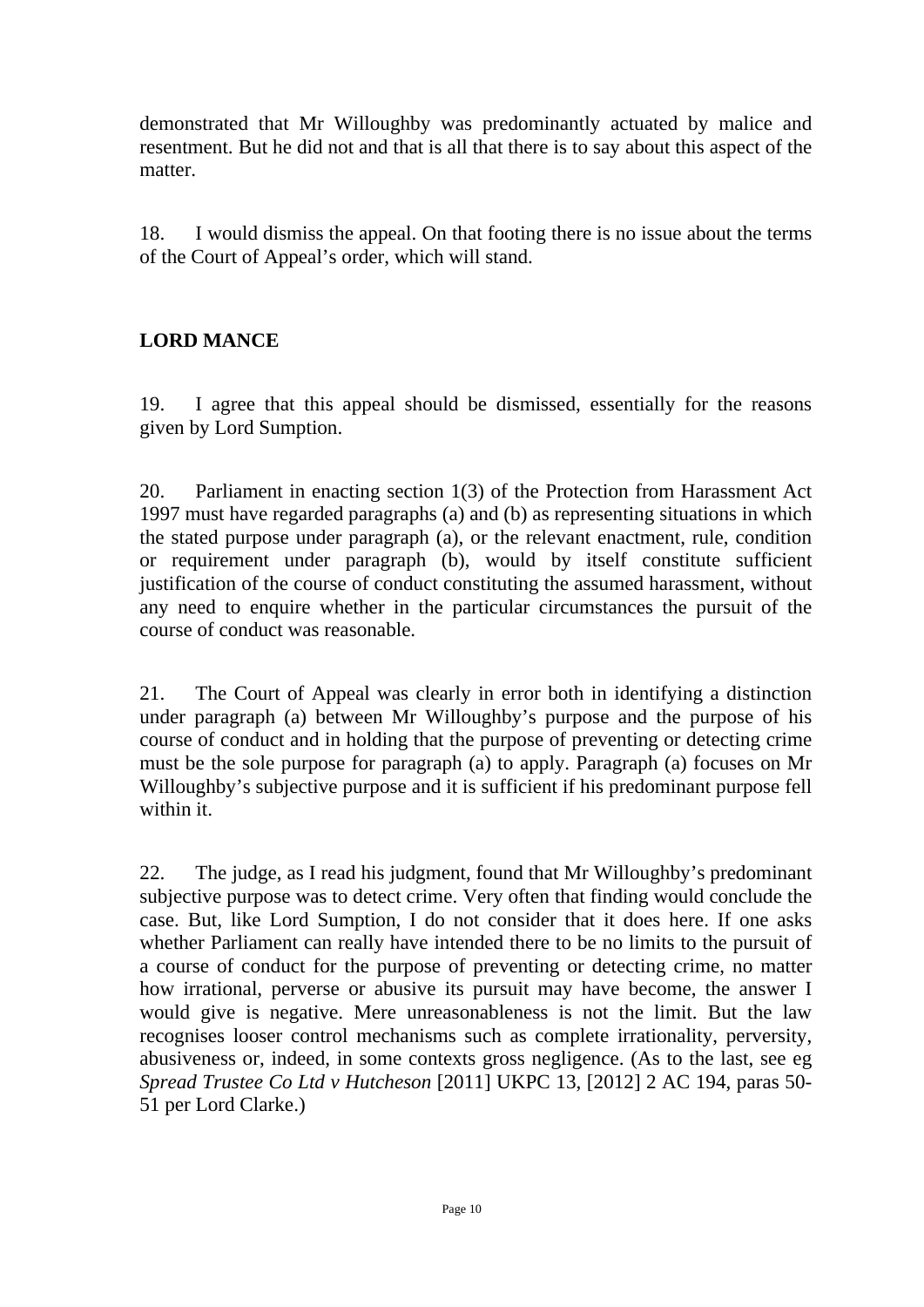23. Which of these is in the present context adopted does not in my view ultimately matter. They all probably amount to very much the same thing. On the judge's findings, Mr Willoughby's state of mind took his course of conduct outside paragraph (a), whether one describes it as irrational, perverse or abusive or as so grossly unreasonable that it cannot have been intended to be covered by that head of justification.

#### **LORD REED (dissenting)**

24. I agree that section 1(3)(a) of the Protection from Harassment Act 1997 is not subject to any requirement that the pursuit of the course of conduct, for the purpose of preventing or detecting crime, should have been reasonable: otherwise, given the terms of section  $1(3)(c)$  ("that in the particular circumstances the pursuit of the course of conduct was reasonable"), section  $1(3)(a)$  would be otiose.

25. Having reached that conclusion, I am with respect unable to agree that Parliament may nevertheless have intended to impose a requirement that the pursuit of the course of conduct should have been rational. That is so for three reasons.

26. First, Parliament did not say so. On its face, a test of purpose usually refers to the object or aim which the defendant had in mind: "'purpose' connotes an intention by some person to achieve a result desired by him" (*Sweet v Parsley*  [1970] AC 132, 165 per Lord Diplock). The purpose for which a course of conduct is pursued is therefore ordinarily ascertained by reference to the intention of the person who pursues it. To introduce a requirement of objective rationality requires the court to read in words which Parliament did not use. Furthermore, as Walker J observed in *EDO MBM Technology Ltd v Axworthy* [2005] EWHC 2490 at para 36, in enacting the Act Parliament was significantly extending the reach of the criminal and civil law in controversial circumstances. In doing so, care was taken to identify expressly occasions when conduct was to be judged by an objective standard. I have already referred to the terms of section  $1(3)(c)$ . The language employed in section  $1(1)(b)$  ("knows or ought to know"), section  $1(2)$  ("if a reasonable person … would think") and section 8(1)(b) ("where it would appear to a reasonable person"), to give only a few examples, similarly demonstrates that Parliament made it clear when it intended to impose an objective requirement. The implication is that it did not intend to impose such a requirement in section 1(3)(a), or in the similarly worded sections  $4(3)(a)$ ,  $4A(4)(a)$  (as inserted by section 111(2) of the Protection of Freedoms Act 2012) and 8(4)(b). Moreover, I cannot readily bring to mind any example, in any context, of a statutory requirement not of reasonableness but of rationality, the latter being understood as conceptually distinct from the former.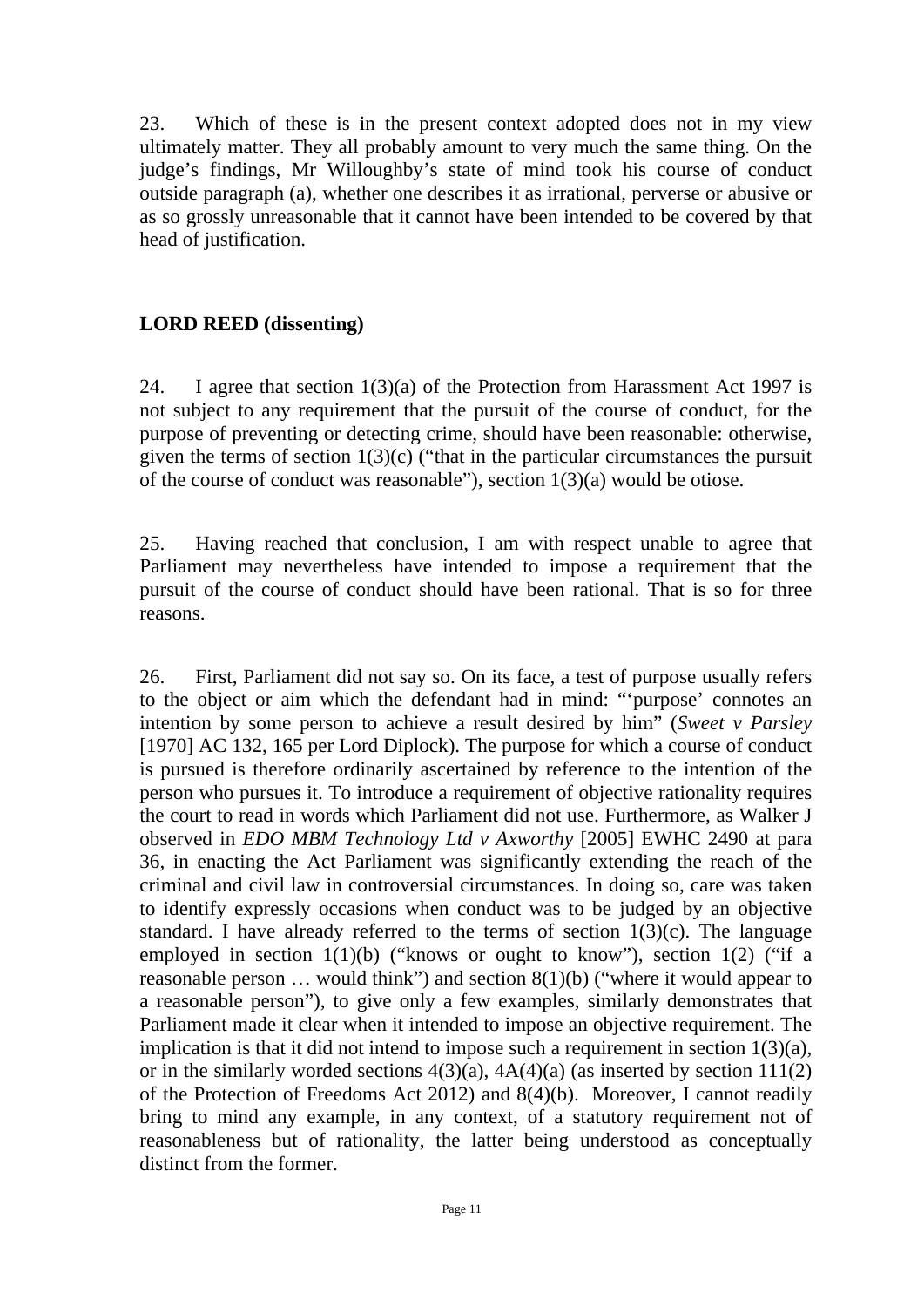27. Secondly, section 1(3)(a) and the similarly worded provisions elsewhere in the Act provide defences to criminal as well as civil liability. It is trite that a statute is not normally to be construed as extending criminal liability beyond the limits which Parliament itself made clear in its enactment.

28. Thirdly, bearing in mind again that section  $1(3)(a)$  and the other provisions to like effect limit the scope of criminal offences, some of which are triable on indictment, I would be slow to infer that criminal liability was intended to turn upon the subtle distinction between what is unreasonable and what is irrational. Are defendants to be convicted on the basis that their conduct has overstepped the boundary separating the unreasonable from the irrational? Are juries to be required to determine where that boundary lies? It may be that appropriate directions can be devised by judges, although I do not underestimate the difficulty of devising directions which accurately reflect Lord Sumption's analysis. I have to confess that I am not sure that I understand the distinction drawn at para 14 between on the one hand "rationality [as] a familiar concept in public law", which "is not the same as reasonableness", and on the other hand "the broader categories of *Wednesbury*  unreasonableness"; or the statement that there should be "an absence of arbitrariness, of capriciousness or of reasoning so outrageous in its defiance of logic as to be perverse", but that the court is not referring to "a decision lying beyond the furthest reaches of objective reasonableness"; or how that test is related to the causal connection between the purpose and the conduct, discussed in para 15; or whether it is the same test as is reflected in the various standards, ranging from gross negligence to "complete irrationality", mentioned by Lord Mance. In any event, a meaningful jury trial requires not merely that the jury is given a legally accurate direction, but that it is one which they can make sense of in practice and apply with confidence to the evidence they have heard. I am not convinced that Parliament can have intended that a jury should be expected to understand and apply the sophisticated distinctions which Lord Sumption seeks to draw.

29. That Parliament should have intended section 1(3)(a) to apply, regardless of whether the pursuit of the course of conduct was objectively reasonable or not, may at first sight seem surprising, given that the conduct must otherwise constitute harassment before section 1(3)(a) can come into play. It is however understandable that Parliament should not have intended that persons genuinely pursuing a course of conduct for the purpose of preventing or detecting crime should be vulnerable to prosecution or civil action under the Act, and should then have to justify their conduct to a court. The possibility of such proceedings could inhibit not only the activities of the numerous public agencies with responsibilities relating to the prevention or detection of crime, but also other activities of other persons such as investigative journalists. The possibility that such activities might, in the absence of immunity, be the subject of proceedings under the Act is by no means fanciful, as is demonstrated by the example of the late Robert Maxwell amongst others.